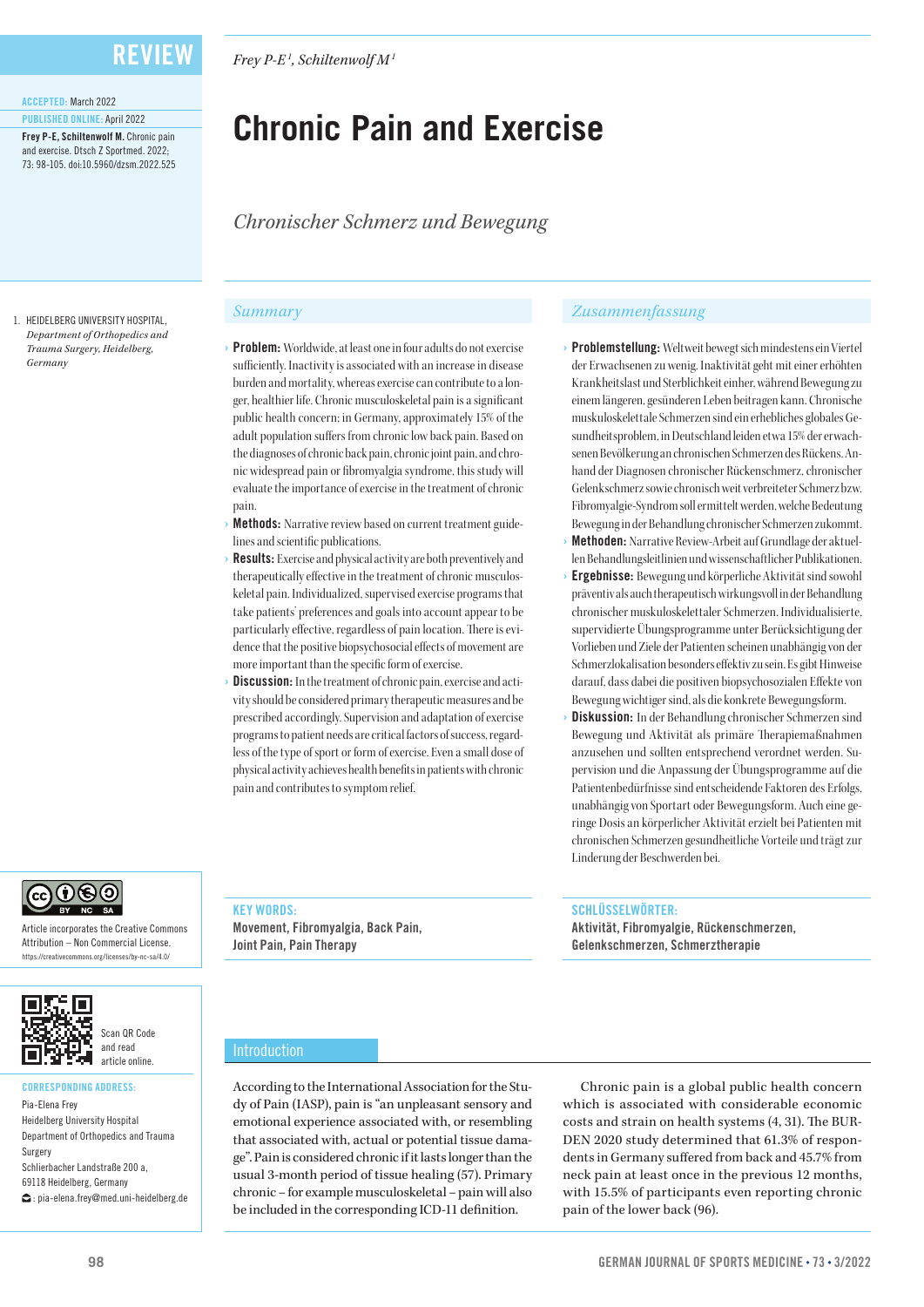Physical activity in general is defined as "any bodily movement produced by skeletal muscle that requires energy expenditure" (101). This rather mechanistic consideration is based on the concept that activity in many different forms can contribute to health and well-being if it is practiced regularly, of adequate duration and with appropriate intensity (102). In addition to traditional aerobic exercise such as running, cycling or swimming, there are numerous types of sports and



forms of combined relaxation and movement like dancing, yoga or tai-chi; one may be physically active even at home or at work.

However, people, especially in industrial nations, do not move sufficiently. The WHO recommends at least 150 minutes of moderate activity per week for adults and 60 minutes of moderate to intense activity daily for adolescents (102). Worldwide, these activity targets are not achieved by one in four adults and three in four adolescents (32, 102). The global financial burden for health care systems resulting from physical inactivity is estimated at 54 billion INT\$ per year, which corresponds to at least 1 to 3% of national healthcare expenditure (21) (Figure 1 und 2).

Inactivity and sedentary behavior are associated with increased cardiometabolic disease burden and mortality (67). On the other hand, physical activity has been proven to contribute to a longer life with more quality-adjusted life years (QALYs) (54). For example, brisk walking (4.8 to 6.2 km/h) for at least 3 hours and vigorous exercise (≥6 metabolic equivalents per hour) for at least 1.5 hours per week could reduce the incidence of heart attacks in women significantly by 30 to 40% (53). In elderly people, regular exercise contributes to maintaining physical function and a longer survival – a clear dose-effect relationship could, however, not be determined (86).

#### **Objective**

When considering chronic pain, the question now arises: What kind of exercise and how much of it is actually beneficial and for whom? What forms of exercise can provide evidence-based pain relief? And what can motivate people to exercise and stay consistent on a day to day basis?

#### **Results**

There is proof that physicians focus mostly on mechanistic, biomedical origins when patients express pain. This may result in the primary prescription of drugs and analgesics without recommendations for exercise to maintain daily activities or analyzing potential biopsychosocial aspects (78).

Accordingly, many patients suffering from pain assume that the sensory experience of it must always occur due to some bodily impairment. This may be why a targeted, cause-related treatment is then demanded while biopsychosocial approaches to pain are rejected. However, the biopsychosocial model is essential in understanding the origin of chronic pain and the elaboration of treatment recommendations. Multidisciplinary approaches which consider psychological and social factors in addition to

the prescription of exercise have been found to be particularly effective in chronic musculoskeletal pain (30, 94). Moreover, when therapeutic interventions are combined with patient education, they are even more effective in the reduction of pain and disability (61, 69). The assurance that the bodily tissues are sound and can be actively utilized results in additional positive effects (88). Patients need to develop self-efficacy, learn to actively intervene when they are confronted with painful sensations and take responsibility for their own bodies.

Physical activity is generally recognized as beneficial in the treatment of patients with chronic pain, which has also been adopted as a central recommendation in treatment guidelines (13, 20, 42, 66, 71, 76). There is widespread agreement especially for individualized exercise programs with focus on aerobic and resistance training which must respect the patients' complaints as well as their preferences (12).

So far, it remains unclear which type of movement is the most effective. In several studies, pain levels did not correlate with the actual improvement of physical functions (85). This finding may support the theory that secondary effects of training such as better mood, reduction of anxiety or improved self-efficacy have a greater influence on the experience of pain than the actual enhancement of physical capacities (e.g. range of motion, strength, endurance) (85, 98). Some studies indicate that the adherence to training recommendations is essential for the effect of the therapeutic intervention (37, 91). If, indeed, the positive biopsychosocial effects of training are paramount in chronic musculoskeletal pain, the question arises if the form of movement and its dose are perhaps less relevant than the performance of the physical activity itself.

#### **Back and Neck Pain**

Back and neck pain are widespread conditions. With a lifetime prevalence of up to 94% in certain sports such as rowing (89) and a more than 60% 12-month prevalence in Germany, at least every second person will suffer from back pain during their lifetime (96). At a global level, back pain results in more years lived with disability (YLDs) than any other disease (40). Precisely, low back pain was responsible for 60.1 million disability-adjusted life years (DALYs) worldwide in 2015, a 54% increase compared to 1990 (34). In Germany, 10.8% of YLDs in 2019 were attributed to low back pain – more than any other disease (23).

Although the symptoms of acute episodes rapidly improve in most patients, back pain becomes chronic in 4 to 25% of patients (58). High levels of pain, being overweight or obese, carrying heavy loads at work, physically demanding work in general, as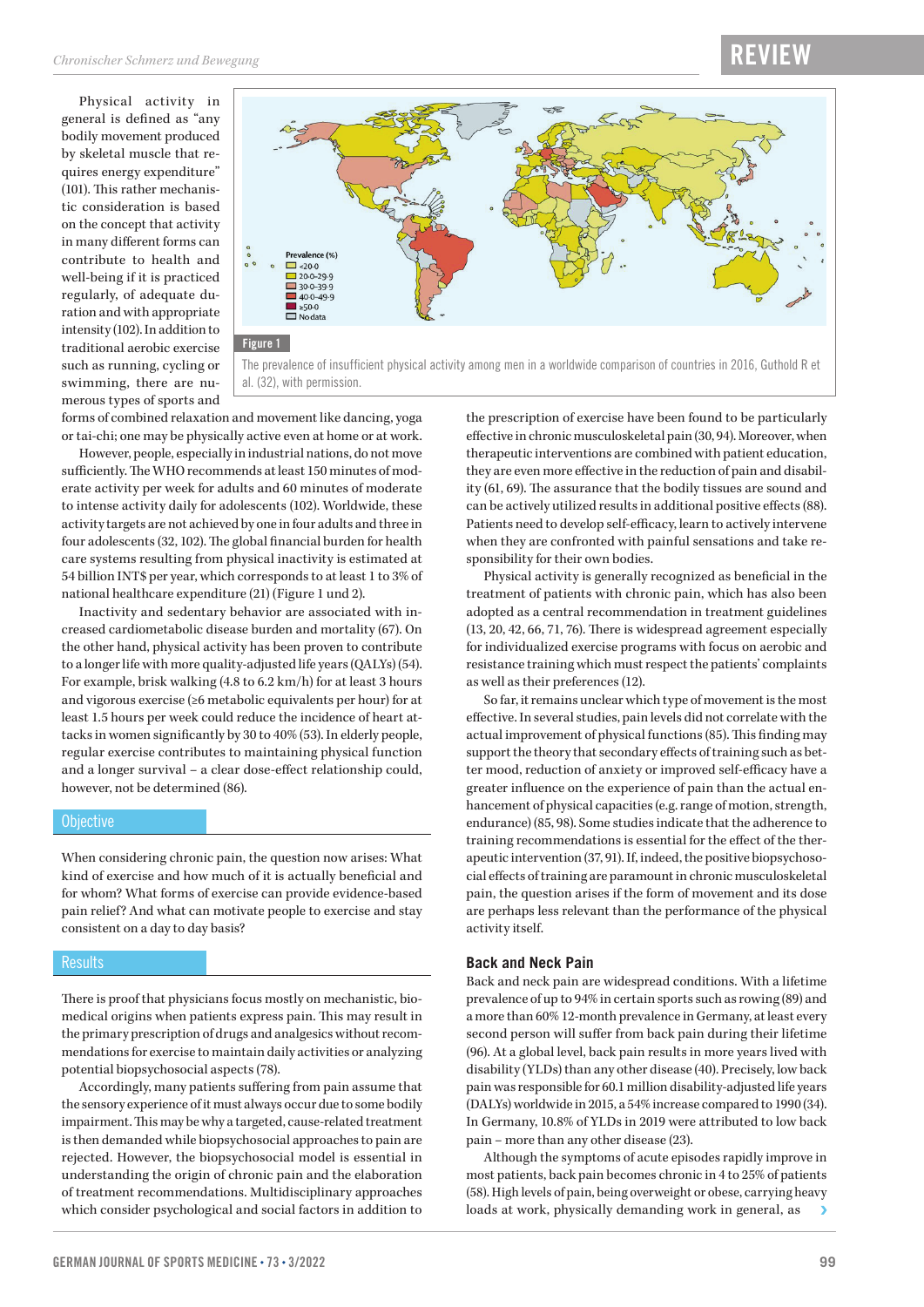al. (32), with permission.



vating interventions such as endurance, mobility or strength training with psychotherapeutic treatment approaches (patient education, cognitive behavior therapy) and medical as well as psychological oneto-one sessions, which has been shown effective on the long term (74, 106). It appears to be paramount that multiple factors are addressed in such a treatment setting and that the patient's biopsychosocial environment is considered (8, 25, 43, 73).

well as psychological factors such as depression, anxiety and avoidance behavior are known risk factors of chronification (65). A sedentary, inactive lifestyle is associated with disability and a more intense experience of pain (39, 51).

Solid evidence has been established for the therapeutic benefits of exercise in back pain (36, 93). The German national treatment guidelines thus recommend the prescription of exercise therapy in combination with educative or behavior therapeutic measures (13). Interventions based on exercise are significantly more effective than alternative treatment methods (e.g. manual therapy, NSAR) in the reduction of pain and disability (37, 92).

However, forms of movement that put strain on the body such as heavy physical labor and extreme athletic activities are factors suspected to contribute to back pain (41, 47, 60). In particular, one-sided, asymmetric postures, lifting heavy weights, poor working conditions and bad weather are associated with a higher prevalence of back pain (77).

These apparently contradictory results support the hypothesis that an appropriate amount of physical activity is necessary to prevent and ameliorate back pain. Several studies indicate that the relationship between exercise and back pain may be best visualized as a U-shaped correlation, and that a moderate level of activity can reduce the risk of chronic low back pain (17, 38, 80, 82) (Figure 3). This relation appears to apply both in exercise performed during sports as well as at work. To be precise, 1 to 2.5 hours of exercise per week appear to significantly reduce the risk of chronic low back pain (38).

In a 2020 systematic review and meta-analysis, stabilization/ motor control training, Pilates, resistance training and aerobic exercise were found to be most effective; the authors, however, explicitly voiced the necessity of further studies of higher quality (68). According to current knowledge, progressive endurance and resistance training appear to be equally beneficial for the perception of pain, physical function and quality of life, whereby strength training had an additional positive effect on emotional well-being (100). Walking in itself also appears to have a positive and comparable effect as training on pain, function, quality of life and avoidance behavior (95).

Multidisciplinary therapy approaches such as multimodal pain therapy appear to be superior to unimodal therapy approaches, especially in chronic pain (29, 45). Multimodal pain therapy is an integrative concept characterized by the close interaction of individual therapeutic components and the health professions involved along with high treatment intensity (62). A multidisciplinary team allows for the combination of acti-

#### **Joint Pain**

Chronic joint pain, especially of the knee, is frequent and continuously increasing in prevalence, independent of age and BMI (27, 64). In a survey conducted by Robert Koch Institute, 57.9% of women and 52.2% of men reported episodes of joint pain in the preceding 12 months, more than one-quarter of them even within the preceding 24 hours; in most cases, pain was perceived in multiple joints at once (27). Osteoarthritis and rheumatoid arthritis are considered the most common causes of joint pain, but together they affect just under half of people with pain complaints (105).

The knee is the joint most often experienced as painful; in patients older than 60, knee pain is even the most common musculoskeletal pain in general, sometimes with no detectable signs of osteoarthritis (27, 55, 90). While the prevalence of knee pain has been increasing in recent decades, the proportion of radiological signs of osteoarthritis of the joint has not (64). In young adults suffering from unspecific pain of the knee, chronification has evolved in about 20% of the patients over a period of 6 years (46).

Recreational sports appear to have a protective effect in the development of knee pain, and being physically active in their leisure time did not correlate with the risk of hip and knee arthrosis in elderly and middle-aged people (1, 7, 24). In contrast, very high levels of physical strain, especially on the job, seem to increase the risk of chronic knee pain (82, 87).

Being overweight or obese, female gender and previous trauma to the joint are among the main risk factors for developing knee pain; about 5% of new-onset knee pain can be attributed to injury and about 25% to excess body weight (81). Therefore, weight loss is a relevant therapeutic tool in the treatment and prevention of knee pain in overweight and obese patients (59). A reduction in body weight by 10% appears to result in lasting pain relief (99). In addition to nutritional medical support, movement and exercise are key factors for achieving and maintaining a healthy body weight.

These findings are also reflected in the treatment guidelines for knee osteoarthritis which strongly recommend (guided) endurance and resistance training based on current evidence (9, 19, 26). An additional primary treatment recommendation are physiotherapeutic measures to strengthen the muscles surrounding the joint (19, 70). For the best effect, a systematic review on knee osteoarthritis in 2014 recommended supervised training three times a week, which should focus on the improvement of aerobic capacity, performance of the lower extremities and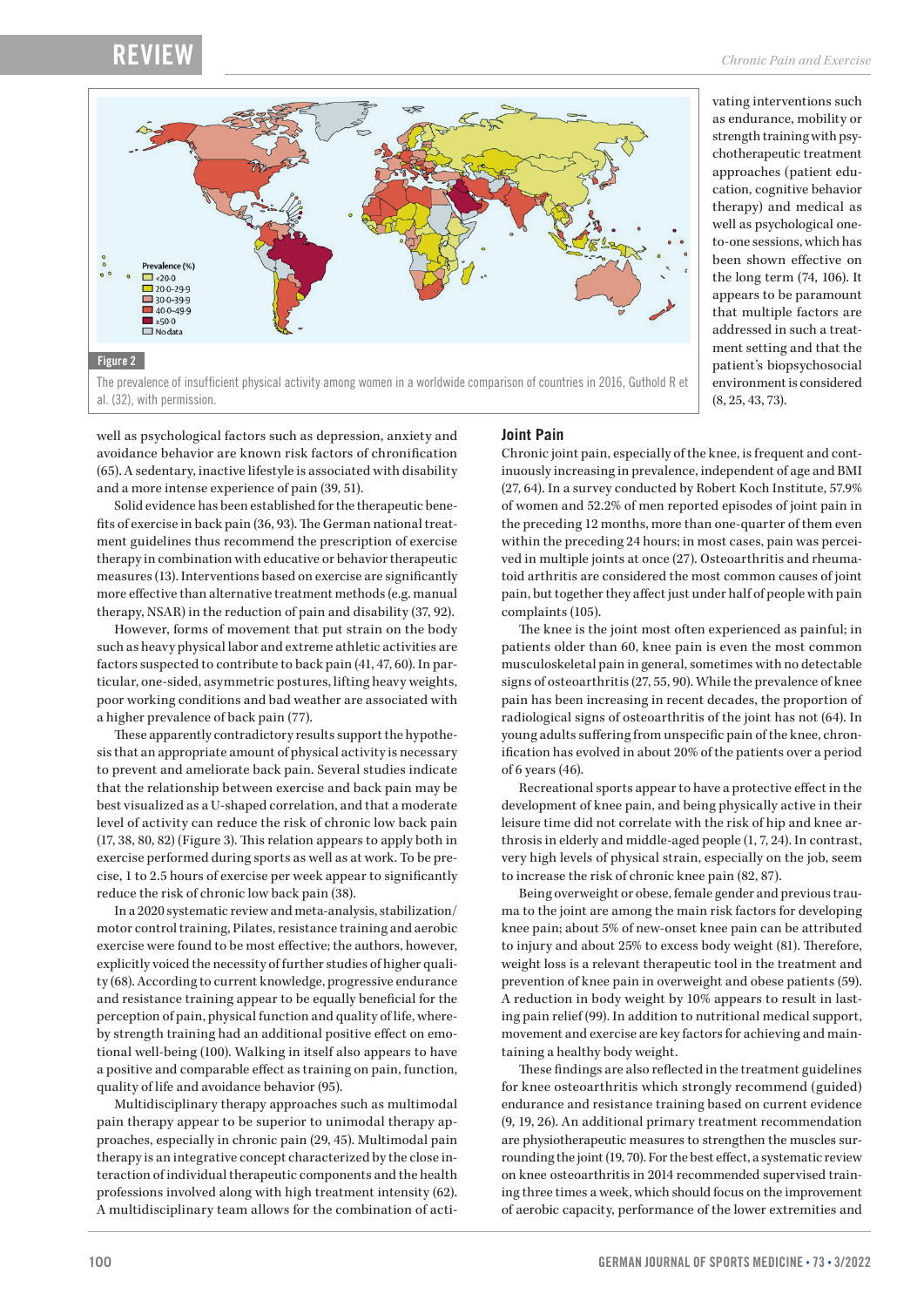strengthening especially of the quadriceps muscle (44). It is recognized that exercise in itself has beneficial effects on pain and function, but larger randomized controlled studies analyzing the impact of specific training forms and their long-term effects are imperative (63).

Finally, the biopsychosocial model is also applicable for chronic pain of the joints and should be implemented in diagnostic and therapeutic measures. Patients with osteoarthritis do also benefit from the promotion of self-efficacy, composure and resilience (72).

#### **Chronic Widespread Pain and Fibromyalgia Syndrome**

The point prevalence of chronic widespread pain as part of the fibromyalgia syndrome in Germany is 2.1% (104). To diagnose chronic widespread pain, by definition, it must occur in multiple parts of the body or at least 11 of 18 specific tender points must be sensitive to pressure (22). Apart from chronic pain, the fibromyalgia syndrome is characterized by insomnia or non-restorative sleep, along with fatigue and exhaustion (76). The pain usually manifests as myalgia in alternating localizations, back pain or joint pain (35).

Aerobic exercise has been shown to be effective in relieving pain, improving overall well-being and body function (10, 56, 103). In a systematic review comprising 16 randomized studies, aerobic training was found to be superior to resistance training with respect to relief of pain and symptoms (14). However, with supplementary strengthening and stabilizing exercises at low to moderate intensity, fatigue and health-related impairment could be significantly reduced (16). Aquatic exercise resulted in significant improvements in pain, insomnia and disability (50) and was superior to land-based training concerning the reduction of pain levels (11). Sports with spiritual and mental elements such as yoga can also be beneficial (49). In current meta-analyses, aerobic as well as resistance training are currently considered the most effective interventions regarding pain relief and improvement of overall well-being; moreover, stretching and endurance exercises may improve health-related quality of life (10, 83). However, the authors emphasize that it is not possible to recommend specific forms of training based on the data currently available.

Multimodal therapy is considered effective in the short and long-term and recommended in current treatment guidelines for patients with fibromyalgia syndrome (76). Such a program should comprise at least 24 hours of treatment as significant effects on pain, fatigue and quality of life can only be achieved with an appropriate volume of therapy (76).

#### **Discussion**

The majority of people are not as active as they should be. In order to prevent disability and promote self-efficacy by prescribing active treatment modalities, it is essential to motivate patients to exercise and move early on. Passive measures of therapy and the prescription of bed rest have been proven ineffective (3, 52, 97) while instructed exercise is not less effective than, for example, the referral to manual therapy (33).

Exercise may initiate complex neurobiological pathways which leads to the endogenous release of endorphins, stimulates opioid receptors and thereby enables direct analgesic effects (79). In animal models, training on a regular basis caused sustainable anti-nociceptive effects (84). The specific modality of movement appears to be less important than the steady encouragement of patients with chronic pain to maintain activity and exercise regularly on the long term. It must be considered the physician's responsibility to combat lethargy and passivity and educate pa-

### RE<sup>V</sup>



U-shaped correlation between back pain risk and activity. Adapted from Heneweer, Vanhees and Picavet (2009).

tients thoroughly about the multiple benefits of exercise.

An individual optimum of the amount of exercise depending on physical constitution, age and personal preferences should be determined for everyone. Patients who enjoy exercise and do so to achieve their individual goals have been shown to be more adherent to training interventions (42). Conversely, the correlation between mental illness and chronic pain has been known for years (18) and pain intensity over time is less influenced by nociception than by emotional and psychosocial factors (6).

On the basis of biopsychosocial considerations, activity should be integrated into the patient's respective private and occupational environment. For example, avoiding motorized transport in favor of cycling and walking will facilitate the achievement of daily activity goals. In general, even a small dose of physical activity can protect against chronic pain and is associated with health benefits in affected patients (28, 75), e.g. 20 to 60 minutes of aerobic exercise at least 2 days per week (15, 66). As higher-intensity exercise (>/= 70% HRmax/1RM) can also relieve pain and improve function, patients with chronic pain who prefer more intense training modalities should be motivated to do so as well (9, 48). Even though the evidence for aerobic exercise and resistance training is very good, any sport that patients enjoy and that maintains motivation for exercise should be considered (12).

Adherence also appears to be less influenced by the specific type of exercise (2, 42). Bachmann, Oesch and Bachmann determined the following aspects as relevant to a patient's adherence to home exercise programs in a 2018 systematic review: family and social support, guidance, limited number of exercises (3 and less), self-motivation, self-efficacy, previous adherent behavior, level of physical activity and aerobic endurance at baseline, attentiveness, worsening of pain during exercise, and the degree of helplessness, depression and anxiety (5). Supervised as well as individualized exercise programs appear to be particularly effective for chronic musculoskeletal pain and can help to effectively increase weekly exercise frequency (42).

The prescription of physical activity should allow patients to develop body awareness by testing and pushing their own limits, build self-efficacy, and take individual needs into consideration. Especially for patients with chronic pain, it has been shown to be helpful to repeatedly reassure them that structures are sound and that exercise is safe (88). In this context, exercise therapy should be seen as a supportive measure intended to help patients become more active on their own. They should become introduced to sports and exercise, with a focus on reducing fear of movement and promoting self-efficacy.

#### **Conflict of Interest**

*The authors have no conflict of interest.*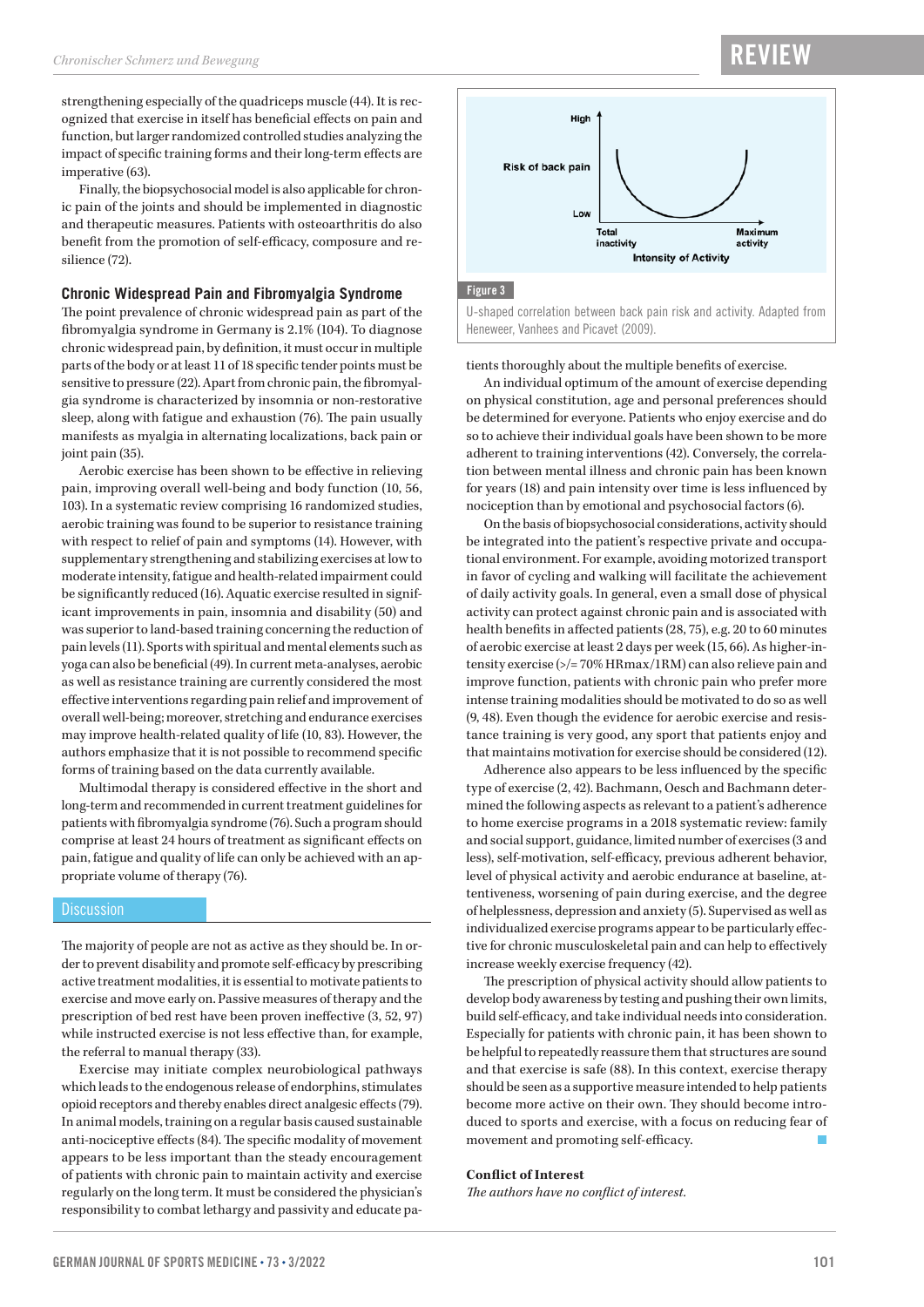#### References

- (1) AGEBERG E, ENGSTROM G, GERHARDSSON DE VERDIER M, ROLLOF J, ROOS EM, LOHMANDER LS. Effect of leisure time physical activity on severe knee or hip osteoarthritis leading to total joint replacement: a populationbased prospective cohort study. BMC Musculoskelet Disord. 2012; 13: 73. doi:10.1186/1471-2474-13-73
- (2) AITKEN D, BUCHBINDER R, JONES G, WINZENBERG T. Interventions to improve adherence to exercise for chronic musculoskeletal pain in adults. Aust Fam Physician. 2015; 44: 39-42.
- (3) ALLEN C, GLASZIOU P, DEL MAR C. Bed rest: a potentially harmful treatment needing more careful evaluation. Lancet. 1999; 354: 1229-1233. doi:10.1016/S0140-6736(98)10063-6
- (4) ANDREW R, DERRY S, TAYLOR RS, STRAUBE S, PHILLIPS CJ. The costs and consequences of adequately managed chronic non-cancer pain and chronic neuropathic pain. Pain Pract. 2014; 14: 79-94. doi:10.1111/ papr.12050
- (5) BACHMANN C, OESCH P, BACHMANN S. Recommendations for Improving Adherence to Home-Based Exercise: A Systematic Review. Phys Med Rehab Kuror. 2018; 28: 20-31.doi:10.1055/s-0043-120527
- (6) BALLANTYNE JC, SULLIVAN MD. Intensity of Chronic Pain—The Wrong Metric? N Engl J Med. 2015; 373: 2098-2099. doi:10.1056/ NEJMp1507136
- (7) BARBOUR KE, HOOTMAN JM, HELMICK CG, MURPHY LB, THEIS KA, SCHWARTZ TA, KALSBEEK WD, RENNER JB, JORDAN JM. Meeting physical activity guidelines and the risk of incident knee osteoarthritis: a populationbased prospective cohort study. Arthritis Care Res (Hoboken). 2014; 66: 139-146. doi:10.1002/acr.22120
- (8) BENDIX T, BENDIX A, LABRIOLA M, HAESTRUP C, EBBEHOJ N. Functional restoration versus outpatient physical training in chronic low back pain: a randomized comparative study. Spine. 2000; 25: 2494-2500. doi:10.1097/00007632-200010010-00012
- (9) BENNELL KL, HINMAN RS. A review of the clinical evidence for exercise in osteoarthritis of the hip and knee. J Sci Med Sport. 2011; 14: 4-9. doi:10.1016/j.jsams.2010.08.002
- (10) BIDONDE J, BUSCH AJ, SCHACHTER CL, OVEREND TJ, KIM SY, GÓES SM, BODEN C, FOULDS HJ. Aerobic exercise training for adults with fibromyalgia. Cochrane Database Syst Rev. 2017; 6: CD012700. doi:10.1002/14651858.CD012700
- (11) BIDONDE J, BUSCH AJ, WEBBER SC, SCHACHTER CL, DANYLIW A, OVEREND TJ, RICHARDS RS, RADER T. Aquatic exercise training for fibromyalgia. Cochrane Database Syst Rev. 2014; CD011336. doi:10.1002/14651858. CD011336
- (12) BOOTH J, MOSELEY GL, SCHILTENWOLF M, CASHIN A, DAVIES M, HUBSCHER M. Exercise for chronic musculoskeletal pain: A biopsychosocial approach. Musculoskelet Care. 2017; 15: 413-421. doi:10.1002/ msc.1191
- (13) BUNDESÄRZTEKAMMER, KASSENÄRZTLICHE BUNDESVEREINIGUNG, ARBEITSGEMEINSCHAFT DER WISSENSCHAFTLICHEN MEDIZINISCHEN FACHGESELLSCHAFTEN NATIONALE VERSORGUNGSLEITLINIE NICHT-SPEZIFISCHER KREUZSCHMERZ – LANGFASSUNG, 2. Auflage. 2017. doi:10.6101/AZQ/000377
- (14) BUSCH AJ, BARBER KA, OVEREND TJ, PELOSO PM, SCHACHTER CL. Exercise for treating fibromyalgia syndrome. Cochrane Database Syst Rev. 2007; CD003786. doi:10.1002/14651858.CD003786.pub2
- (15) BUSCH AJ, WEBBER SC, BRACHANIEC M, BIDONDE J, BELLO-HAAS VD, DANYLIW AD, OVEREND TJ, RICHARDS RS, SAWANT A, SCHACHTER CL. Exercise therapy for fibromyalgia. Curr Pain Headache Rep. 2011; 15: 358-367. doi:10.1007/s11916-011-0214-2
- (16) BUSCH AJ, WEBBER SC, RICHARDS RS, BIDONDE J, SCHACHTER CL, SCHAFER LA, DANYLIW A, SAWANT A, DAL BELLO-HAAS V, RADER T, OVEREND TJ. Resistance exercise training for fibromyalgia. Cochrane Database Syst Rev. 2013; CD010884. doi:10.1002/14651858.CD010884
- (17) CAMPELLO M, NORDIN M, WEISER S. Physical exercise and low back pain. Scand J Med Sci Sports. 1996; 6: 63-72. doi:10.1111/j.1600-0838.1996. tb00073.x
- (18) DEMYTTENAERE K, BRUFFAERTS R, LEE S, POSADA-VILLA J, KOVESS V, ANGERMEYER MC, LEVINSON D, DE GIROLAMO G, NAKANE H, MNEIMNEH Z, LARA C, DE GRAAF R, SCOTT KM, GUREJE O, STEIN DJ, HARO JM, BROMET EJ, KESSLER RC, ALONSO J, VON KORFF M. Mental disorders among persons with chronic back or neck pain: results from the World Mental Health Surveys. Pain. 2007; 129: 332-342. doi:10.1016/j. pain.2007.01.022
- (19) DGOOC. S2k-Leitlinie Gonarthrose. 2018. https: //www.awmf.org/ uploads/tx\_szleitlinien/033-004m\_S2k\_Gonarthrose\_2018-01-1verlaengert.pdf [14 March 2022].
- (20) DGOOC. S2k-Leitlinie Koxarthrose. 2019. https: //www.awmf.org/ uploads/tx\_szleitlinien/033-001l\_S2k\_Koxarthrose\_2019-07\_1.pdf [14 March 2022].
- (21) DING D, LAWSON KD, KOLBE-ALEXANDER TL, FINKELSTEIN EA, KATZMARZYK PT, VAN MECHELEN W, PRATT M; LANCET PHYSICAL ACTIVITY SERIES 2 EXECUTIVE COMMITTEE. The economic burden of physical inactivity: a global analysis of major non-communicable diseases. Lancet. 2016; 388: 1311-1324. doi:10.1016/S0140-6736(16)30383-X
- (22) EICH W, BÄR KJ, BERNATECK M, BURGMER M, DEXL C, PETZKE F, SOMMER C, WINKELMANN A, HÄUSER W. Definition, Klassifikation, klinische Diagnose und Prognose des Fibromyalgiesyndroms: Aktualisierte Leitlinie 2017 und Übersicht von systematischen Übersichtsarbeiten [Definition, classification, clinical diagnosis and prognosis of fibromyalgia syndrome: Updated guidelines 2017 and overview of systematic review articles]. Schmerz. 2017; 31: 231-238. doi:10.1007/ s00482-017-0200-7
- (23) EVALUATION, INSTITUTE FOR HEALTH METRICS AND EVALUATION (2019). GBD 2019. Both sexes, All ages, 2019, YLDs. https://vizhub.healthdata.org/ gbd-compare/ Both sexes, All ages, 2019, YLDs [8 January 2022].
- (24) FELSON DT, NIU J, CLANCY M, SACK B, ALIABADI P, ZHANG Y. Effect of recreational physical activities on the development of knee osteoarthritis in older adults of different weights: the Framingham Study. Arthritis Rheum. 2007; 57: 6-12. doi:10.1002/art.22464
- (25) FLOR H, FYDRICH T, TURK DC. Efficacy of multidisciplinary pain treatment centers: a meta-analytic review. Pain. 1992; 49: 221-230. doi:10.1016/0304-3959(92)90145-2
- (26) FRANSEN M, MCCONNELL S, HARMER AR, VAN DER ESCH M, SIMIC M, BENNELL KL. Exercise for osteoarthritis of the knee: a Cochrane systematic review. Br J Sports Med. 2015; 49: 1554-1557. doi:10.1136/ bjsports-2015-095424
- (27) FUCHS J, PRÜTZ F. Prävalenz von Gelenkschmerzen in Deutschland. Journal of Health Monitoring. 2017; 2: 66-71. doi:10.17886/RKI-GBE-2017-056
- (28) GARBER CE, BLISSMER B, DESCHENES MR, FRANKLIN BA, LAMONTE MJ, LEE IM, NIEMAN DC, SWAIN DP; AMERICAN COLLEGE OF SPORTS MEDICINE. American College of Sports Medicine position stand. Quantity and quality of exercise for developing and maintaining cardiorespiratory, musculoskeletal, and neuromotor fitness in apparently healthy adults: guidance for prescribing exercise. Med Sci Sports Exerc. 2011; 43: 1334-59. doi:10.1249/MSS.0b013e318213fefb
- (29) GATCHEL RJ, MAYER TG. Evidence-informed management of chronic low back pain with functional restoration. Spine J. 2008; 8: 65-69. doi:10.1016/j.spinee.2007.10.012
- (30) GATCHEL RJ, PENG YB, PETERS ML, FUCHS PN, TURK DC. The biopsychosocial approach to chronic pain: scientific advances and future directions. Psychol Bull. 2007; 133: 581-624. doi:10.1037/0033-2909.133.4.581
- (31) GOLDBERG DS, MCGEE SJ. Pain as a global public health priority. BMC Public Health. 2011; 11: 770. doi:10.1186/1471-2458-11-770
- (32) GUTHOLD R, STEVENS GA, RILEY LM, BULL FC. Worldwide trends in insufficient physical activity from 2001 to 2016: a pooled analysis of 358 population-based surveys with 1.9 million participants. Lancet Glob Health. 2018; 6: e1077-e1086. doi:10.1016/S2214-109X(18)30357-7
- (33) HANCOCK MJ, MAHER CG, LATIMER J, MCLACHLAN AJ, COOPER CW, DAY RO, SPINDLER MF, MCAULEY JH. Assessment of diclofenac or spinal manipulative therapy, or both, in addition to recommended first-line treatment for acute low back pain: a randomised controlled trial. Lancet. 2007; 370: 1638-1643. doi:10.1016/S0140-6736(07)61686-9
- (34) HARTVIGSEN J, HANCOCK MJ, KONGSTED A, LOUW Q, FERREIRA ML, GENEVAY S, HOY D, KARPPINEN J, PRANSKY G, SIEPER J, SMEETS RJ, UNDERWOOD M; LANCET LOW BACK PAIN SERIES WORKING GROUP. What low back pain is and why we need to pay attention. Lancet. 2018; 391: 2356-2367. doi:10.1016/S0140-6736(18)30480-X
- (35) HAUSER W, KUHN E, WOLF B, NOTHACKER M, PETZKE F. Twelve years of the S3 guideline Fibromyalgia Syndrome-a never-ending war? Schmerz. 2017; 31: 197-199. doi:10.1007/s00482-017-0219-9
- (36) HAYDEN JA, ELLIS J, OGILVIE R, MALMIVAARA A, VAN TULDER MW. Exercise therapy for chronic low back pain. Cochrane Database Syst Rev. 2021; 9: CD009790. doi:10.1002/14651858.CD009790.pub2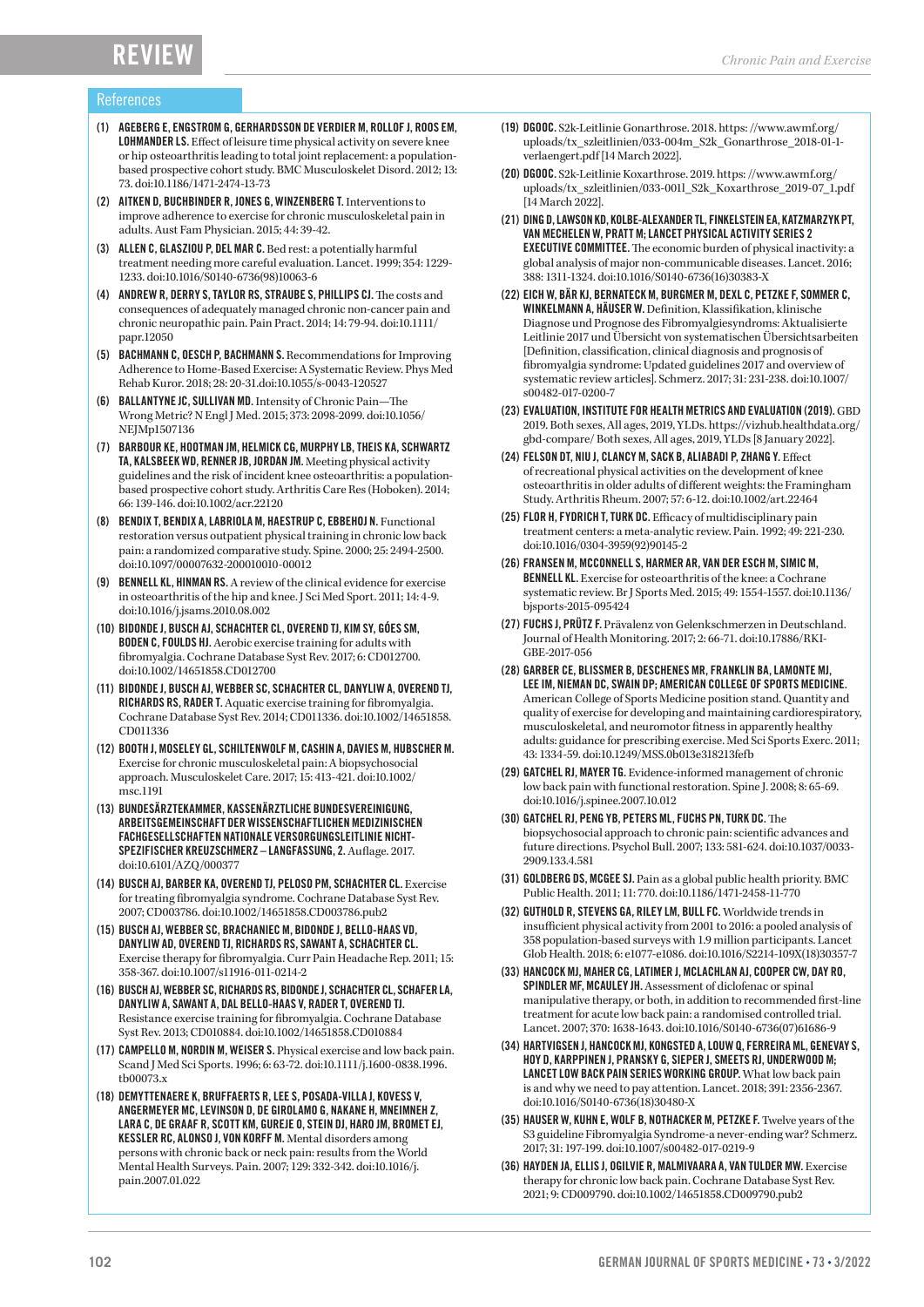- (37) HAYDEN JA, VAN TULDER MW, TOMLINSON G. Systematic review: strategies for using exercise therapy to improve outcomes in chronic low back pain. Ann Intern Med. 2005; 142: 776-785. doi:10.7326/0003-4819-142-9-200505030-00014
- (38) HENEWEER H, VANHEES L, PICAVET HS. Physical activity and low back pain: a U-shaped relation? Pain. 2009; 143: 21-25. doi:10.1016/j. pain.2008.12.033
- (39) HILDEBRANDT VH, BONGERS PM, DUL J, VAN DIJK FJ, KEMPER HC. The relationship between leisure time, physical activities and musculoskeletal symptoms and disability in worker populations. Int Arch Occup Environ Health. 2000; 73: 507-518. doi:10.1007/ s004200000167
- (40) HOY D, MARCH L, BROOKS P, BLYTH F, WOOLF A, BAIN C, WILLIAMS G, SMITH E, VOS T, BARENDREGT J, MURRAY C, BURSTEIN R, BUCHBINDER R. The global burden of low back pain: estimates from the Global Burden of Disease 2010 study. Ann Rheum Dis. 2014; 73: 968-974. doi:10.1136/ annrheumdis-2013-204428
- (41) JANSEN JP, MORGENSTERN H, BURDORF A. Dose-response relations between occupational exposures to physical and psychosocial factors and the risk of low back pain. Occup Environ Med. 2004; 61: 972-979. doi:10.1136/oem.2003.012245
- (42) JORDAN JL, HOLDEN MA, MASON EE, FOSTER NE. Interventions to improve adherence to exercise for chronic musculoskeletal pain in adults. Cochrane Database Syst Rev. 2010; CD005956. doi:10.1002/14651858. CD005956.pub2
- (43) JOUSSET N, FANELLO S, BONTOUX L, DUBUS V, BILLABERT C, VIELLE B, ROQUELAURE Y, PENNEAU-FONTBONNE D, RICHARD I. Effects of functional restoration versus 3 hours per week physical therapy: a randomized controlled study. Spine. 2004; 29: 487-493, discussion 494. doi:10.1097/01.BRS.0000102320.35490.43
- (44) JUHL C, CHRISTENSEN R, ROOS EM, ZHANG W, LUND H. Impact of exercise type and dose on pain and disability in knee osteoarthritis: a systematic review and meta-regression analysis of randomized controlled trials. Arthritis Rheumatol. 2014; 66: 622-636. doi:10.1002/ art.38290
- (45) KAMPER SJ, APELDOORN AT, CHIAROTTO A, SMEETS RJ, OSTELO RW, GUZMAN J, VAN TULDER MW. Multidisciplinary biopsychosocial rehabilitation for chronic low back pain: Cochrane systematic review and metaanalysis. BMJ. 2015; 350: h444. doi:10.1136/bmj.h444
- (46) KASTELEIN M, LUIJSTERBURG PA, BELO JN, VERHAAR JA, KOES BW, BIERMA-ZEINSTRA SM. Six-year course and prognosis of nontraumatic knee symptoms in adults in general practice: a prospective cohort study. Arthritis Care Res (Hoboken). 2011; 63: 1287-1294. doi:10.1002/ acr.20522
- (47) KOPEC JA, SAYRE EC, ESDAILE JM. Predictors of back pain in a general population cohort. Spine. 2004; 29: 70-77, discussion 77-78. doi:10.1097/01.BRS.0000103942.81227.7F
- (48) KRISTENSEN J, FRANKLYN-MILLER A. Resistance training in musculoskeletal rehabilitation: a systematic review. Br J Sports Med. 2012; 46: 719-726. doi:10.1136/bjsm.2010.079376
- (49) LANGHORST J, KLOSE P, DOBOS GJ, BERNARDY K, HAUSER W. Efficacy and safety of meditative movement therapies in fibromyalgia syndrome: a systematic review and meta-analysis of randomized controlled trials. Rheumatol Int. 2013; 33: 193-207. doi:10.1007/s00296-012-2360-1
- (50) LIMA TB, DIAS JM, MAZUQUIN BF, DA SILVA CT, NOGUEIRA RM, MARQUES AP, LAVADO EL, CARDOSO JR. The effectiveness of aquatic physical therapy in the treatment of fibromyalgia: a systematic review with meta-analysis. Clin Rehabil. 2013; 27: 892-908. doi:10.1177/0269215513484772
- (51) LIN CC, MCAULEY JH, MACEDO L, BARNETT DC, SMEETS RJ, VERBUNT JA. Relationship between physical activity and disability in low back pain: a systematic review and meta-analysis. Pain. 2011; 152: 607-613. doi:10.1016/j.pain.2010.11.034
- (52) MALMIVAARA A, HÄKKINEN U, ARO T, HEINRICHS ML, KOSKENNIEMI L, KUOSMA E, LAPPI S, PALOHEIMO R, SERVO C, VAARANEN V, HERNBERG S. The treatment of acute low back pain—bed rest, exercises, or ordinary activity? N Engl J Med. 1995; 332: 351-355. doi:10.1056/ NEJM199502093320602
- (53) MANSON JE, HU FB, RICH-EDWARDS JW, COLDITZ GA, STAMPFER MJ, WILLETT WC, SPEIZER FE, HENNEKENS CH. A prospective study of walking as compared with vigorous exercise in the prevention of coronary heart disease in women. N Engl J Med. 1999; 341: 650-658. doi:10.1056/NEJM199908263410904
- (54) MAY AM, STRUIJK EA, FRANSEN HP, ONLAND-MORET NC, DE WIT GA, BOER JM, VAN DER SCHOUW YT, HOEKSTRA J, BUENO-DE-MESQUITA HB, PEETERS PH, BEULENS JW. The impact of a healthy lifestyle on Disability-Adjusted Life Years: a prospective cohort study. BMC Med. 2015; 13: 39. doi:10.1186/s12916-015-0287-6
- (55) MCALINDON TE, COOPER C, KIRWAN JR, DIEPPE PA. Knee pain and disability in the community. Br J Rheumatol. 1992; 31: 189-192. doi:10.1093/rheumatology/31.3.189
- (56) MEIWORM L, JAKOB E, WALKER UA, PETER HH, KEUL J. Patients with fibromyalgia benefit from aerobic endurance exercise. Clin Rheumatol. 2000; 19: 253-257. doi:10.1007/s100670070040
- (57) MERSKEY H, BOGDUK N. Classification of Chronic Pain, Part III: Pain Terms, A Current List with Definitions and Notes on Usage. Second Edition, IASP Task Force on Taxonomy, IASP Press, Seattle, 2011; 209-214.
- (58) MEUCCI RD, FASSA AG, FARIA NM. Prevalence of chronic low back pain: systematic review. Rev Saude Publica. 2015; 49. doi:10.1590/S0034-8910.2015049005874
- (59) MILLS K, HUBSCHER M, O'LEARY H, MOLONEY N. Current concepts in joint pain in knee osteoarthritis. Schmerz. 2019; 33: 22-29. doi:10.1007/ s00482-018-0275-9
- (60) MIRANDA H, VIIKARI-JUNTURA E, MARTIKAINEN R, TAKALA EP, RIIHIMAKI H. Individual factors, occupational loading, and physical exercise as predictors of sciatic pain. Spine. 2002; 27: 1102-1109. doi:10.1097/00007632-200205150-00017
- (61) MOSELEY L. Combined physiotherapy and education is efficacious for chronic low back pain. Aust J Physiother. 2002; 48: 297-302. doi:10.1016/S0004-9514(14)60169-0
- (62) NAGEL B, PFINGSTEN M, BRINKSCHMIDT T, CASSER HR, GRALOW I, IRNICH D, KLIMCZYK K, SABATOWSKI R, SCHILTENWOLF M, SITTL R, SÖLLNER W, ARNOLD B; AD-HOC-KOMMISSION MULTIMODALE INTERDISZIPLINÄRE SCHMERZTHERAPIE DER DEUTSCHEN SCHMERZGESELLSCHAFT. Strukturund Prozessqualität multimodaler Schmerztherapie. Ergebnisse einer Befragung von schmerztherapeutischen Einrichtungen [Structure and process quality of multimodal pain therapy. Results of a survey of pain therapy clinics]. Schmerz. 2012; 26: 661-669. doi:10.1007/s00482-012-1207-8
- (63) NEWBERRY SJ, FITZGERALD J, SOOHOO NF, BOOTH M, MARKS J, MOTALA A, APAYDIN E, CHEN C, RAAEN L, SHANMAN R, SHEKELLE PG. Treatment of Osteoarthritis of the Knee: An Update Review [Internet]. Rockville (MD): Agency for Healthcare Research and Quality (US); 2017 May. Report No.: 17-EHC011-EF. PMID: 28825779.
- (64) NGUYEN US, ZHANG Y, ZHU Y, NIU J, ZHANG B, FELSON DT. Increasing prevalence of knee pain and symptomatic knee osteoarthritis: survey and cohort data. Ann Intern Med. 2011; 155: 725-732. doi:10.7326/0003-4819-155-11-201112060-00004
- (65) NIEMINEN LK, PYYSALO LM, KANKAANPAA MJ. Prognostic factors for pain chronicity in low back pain: a systematic review. Pain Rep. 2021; 6: e919. doi:10.1097/PR9.0000000000000919
- (66) O'CONNOR SR, TULLY MA, RYAN B, BLEAKLEY CM, BAXTER GD, BRADLEY JM, MCDONOUGH SM. Walking exercise for chronic musculoskeletal pain: systematic review and meta-analysis. Arch Phys Med Rehabil. 2015; 96: 724-734.e3. doi:10.1016/j.apmr.2014.12.003
- (67) OWEN N, HEALY GN, MATTHEWS CE, DUNSTAN DW. Too much sitting: the population health science of sedentary behavior. Exerc Sport Sci Rev. 2010; 38: 105-113. doi:10.1097/JES.0b013e3181e373a2
- (68) OWEN PJ, MILLER CT, MUNDELL NL, VERSWIJVEREN SJJM, TAGLIAFERRI SD, BRISBY H, BOWE SJ, BELAVY DL. Which specific modes of exercise training are most effective for treating low back pain? Network meta-analysis. Br J Sports Med. 2020; 54: 1279-1287. doi:10.1136/ bjsports-2019-100886
- (69) PIRES D, CRUZ EB, CAEIRO C. Aquatic exercise and pain neurophysiology education versus aquatic exercise alone for patients with chronic low back pain: a randomized controlled trial. Clin Rehabil. 2015; 29: 538-547. doi:10.1177/0269215514549033
- (70) RICHTER K, MULLER-LADNER U, DISCHEREIT G, UWE L. Potentials and Limits of Physiotherapy in Osteoarthritis. Curr Rheumatol Rev. 2018; 14: 117-122. doi:10.2174/1573397113666170810151638
- (71) ROENNEBERG C, SATTEL H, SCHAEFERT R, HENNINGSEN P, HAUSTEINER-WIEHLE C. Functional Somatic Symptoms. Dtsch Arztebl Int. 2019; 116: 553-560. doi:10.3238/arztebl.2019.0553.
- (72) SCHILTENWOLF M. Joint pain. Schmerz. 2019; 33: 1-3. doi:10.1007/ s00482-018-0347-x